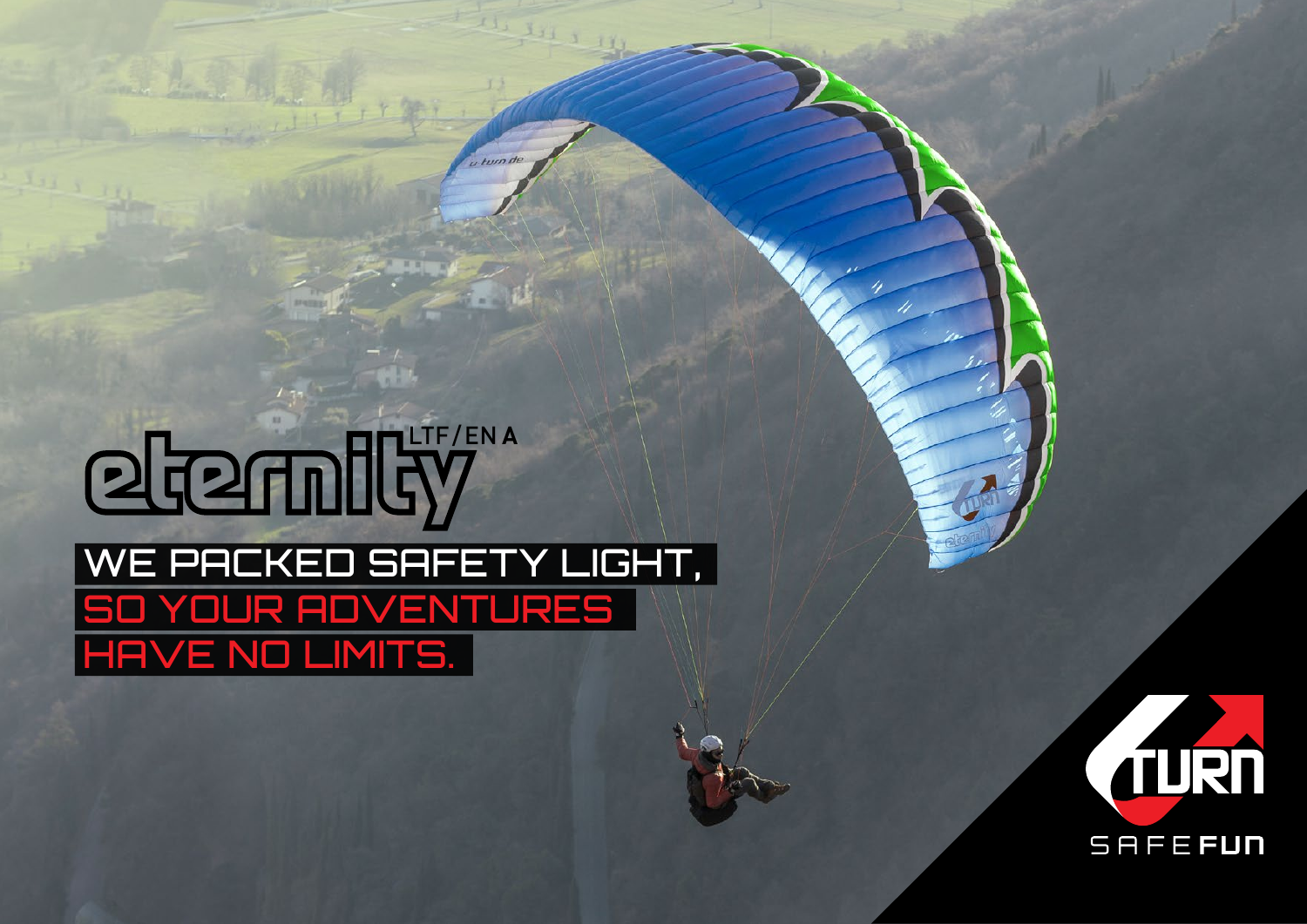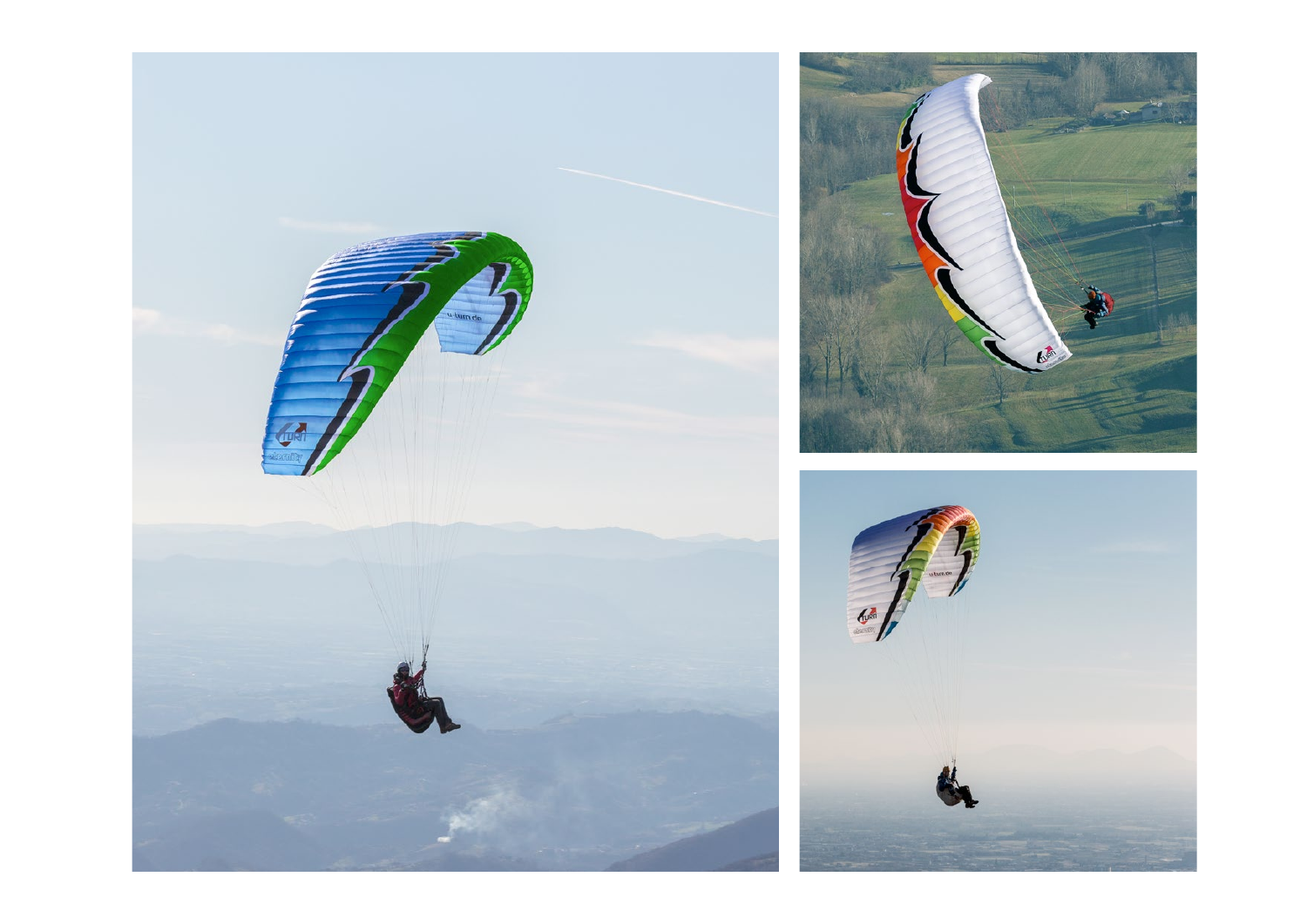## **Eternity** Safety packed light



The ETERNITY is a middle A glider with optimized performance weight. The light wing is offering an enormous safety cushion with a sportive handling. That turns him into a perfect all-round talent for every adventure. Not only beginners will enjoy the ETERNITY - the mistake forgiving behavior will definitely bring sustainable flight fun for ambitioned XC pilots and alpinists as well.

The new LTF A class wing was designed under the hard criteria of uncompromising passive safety and still the exact handling should not be cut short. Therefore the ETERNITY offers an easy start for students when first flying high, as well as extended fun moments for experienced pilots. The ETERNITY transforms control pulses precisely and combines A class appropriate tolerance with dynamics. The sweet-tempered flying behavior is encouraged through the light weight of the canopy among other things. The reactions are therefore subdued

The ETERNITY offers safety with optimized performance weight. It is not only aimed at beginners, who want to start with small pack size and little weight, but the modern wing also guarantees sustainable fun for ambitioned pilots.

accordingly. The markedly outstanding glide- and rise ability is especially coming into effect in weak thermal lift and efficiently turns that into height. During the development especially much attention was paid to an easy

start behavior. Through a multitude of constructive optimizations these were perfected. Particularly in difficult conditions the ETERNITY simplifies the start to every pilot. The light canopy rises reliably, even at zero wind with little effort required, over the pilot. Additionally the exceptional slow flight features of the wing are causing a low take off speed and much control time during the start.

The ETERNITY is based on the newest knowledge of the flow simulation. Chief designer Ernst Strobl developed a wing profile that combines a high tolerance spectrum with glide features full of buoyancy. Elaborate calculations of the

High Pressure Crossport Design (DPCD) are not only providing the weight reduction but are also maximizing the transverse aeration of the cross ports. How efficiently this system works, is already manifested while the glider is rising. It provides a very fast pressure build up and gives the wing a balanced internal pressure during the flight. The 3D shaping and the optimized pre-tensioning of the wing as well as the Precision Profile Nose System (PPN) are enabling the perfect flow around the profile. Mini-ribs and the Brake Gathering System (BGS) are helping the profile to more form fidelity at the rear end and precisely transfer the control pulses to the wing. A very overseeable line concept with few main lines is providing an easy handling and a good overview during ground handling. The risers are equipped with the Pilot Assistant (PAS) where besides the color coding, icons are offering a better orientation on the line levels.

In the material mix also only high tech materials which meet the high expectation of the long term endurance were used. So selectively used material strengths of the top materials Dokdo 30 and 20 as well as Skytex 27 offer the optimized performance weight with very high durability and form fidelity. The used light material with double coating is clearly superior in the matter of porosity in comparison to heavy materials. That is now also confirmed by long term results and disproves the myth according to which heavier materials achieve better check results.

The ETERNITY offers safety with optimized performance weight. It is not only aimed at beginners, who want to start with small pack size and little weight, but the modern wing also guarantees sustainable fun for ambitioned pilots. The size XL additionally has the tandem certification and therefore offers a light alternative for the double flight fun with matchless direct handling.

The ETERNITY is available in 3 attractive color combinations and in six LTF A certified sizes from XS (60-80 kgs) up to XL (120-150 kg / with tandem certification). The allround talent offers much safety with little weight. Let yourself get inspired by the safe lightness!

For more information visit www.u-turn.de